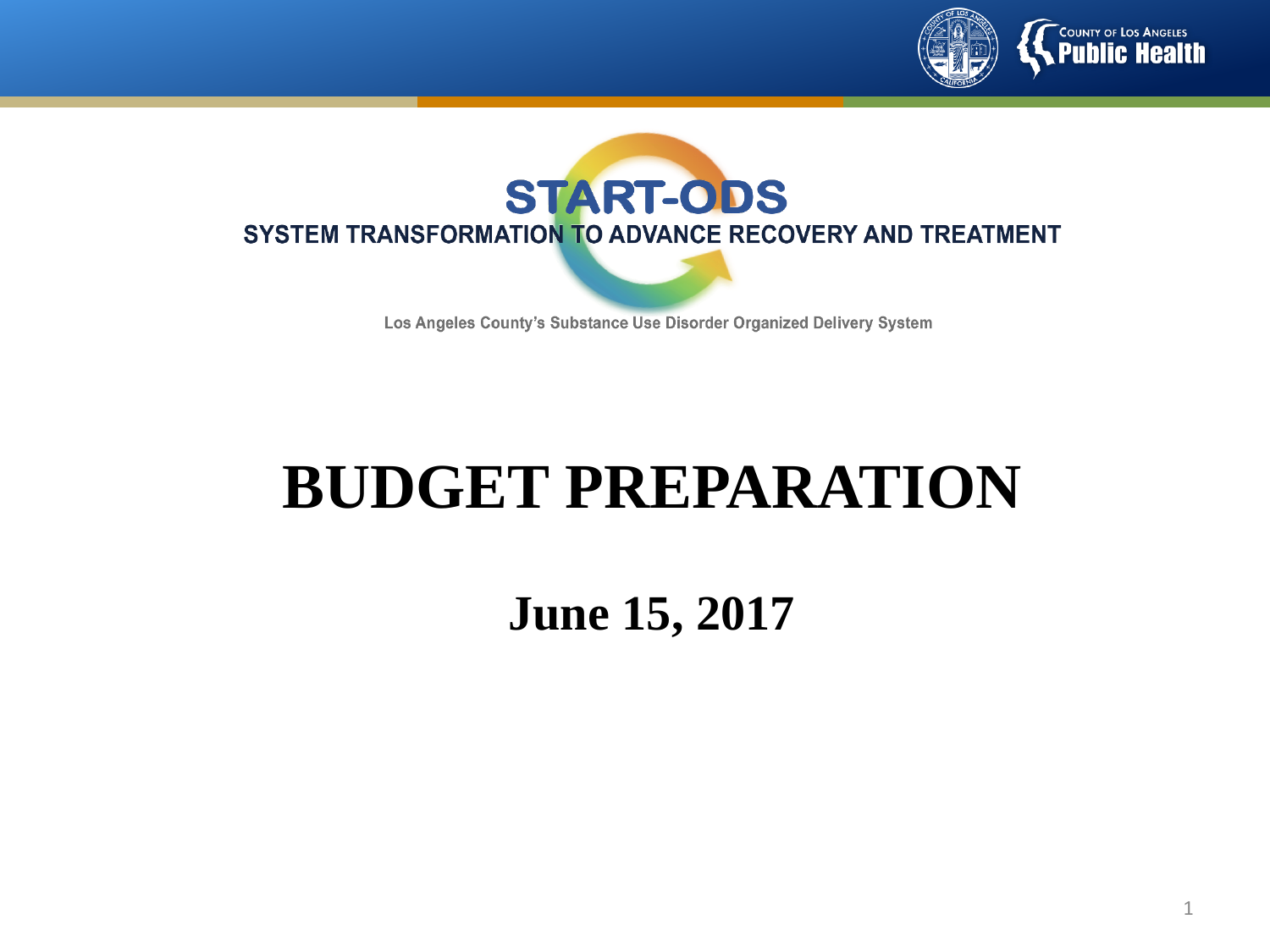

#### **WHAT'S NEW in Preparing Budget for FY 2017-18**

- 1. No longer need to prepare detailed spreadsheet; however, a narrative will still be required.
- 2. "Administrative Overhead" on Budget Summary in prior years is no longer listed. Instead, the "Indirect Cost" will be included in the operating line items (SW&EB, Facility, Equipment, S&S).
- 3. Enter DIRECT operating items into PART I and INDIRECT operating items into PART II.
- 4. Follow pattern of Cost Report, enter data in yellow cells. Green cells are formulated/locked.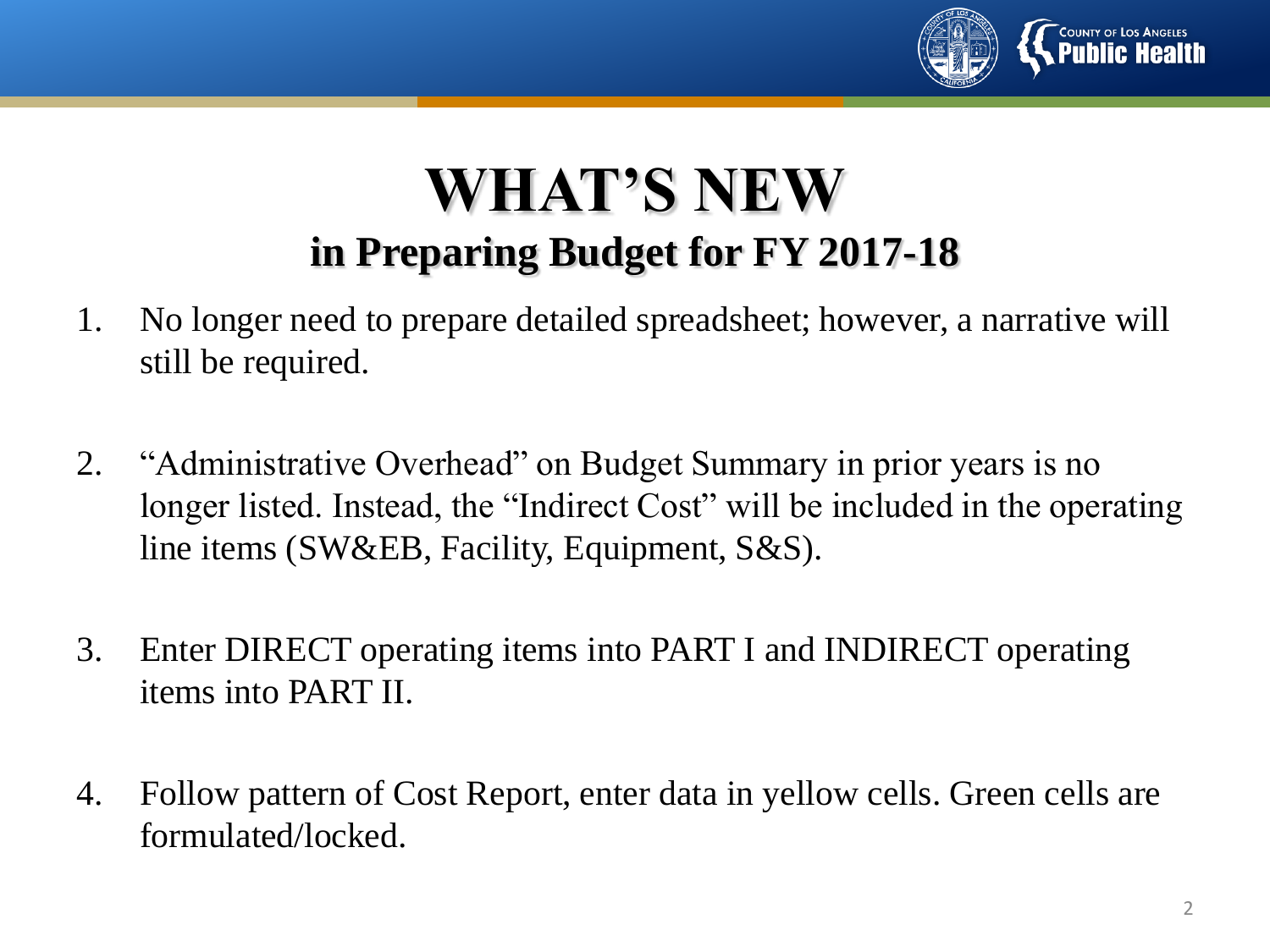

# **Understanding "DIRECT COST"**

Costs that can be identified specifically with a particular final cost objective (2 CFR, § 200.413).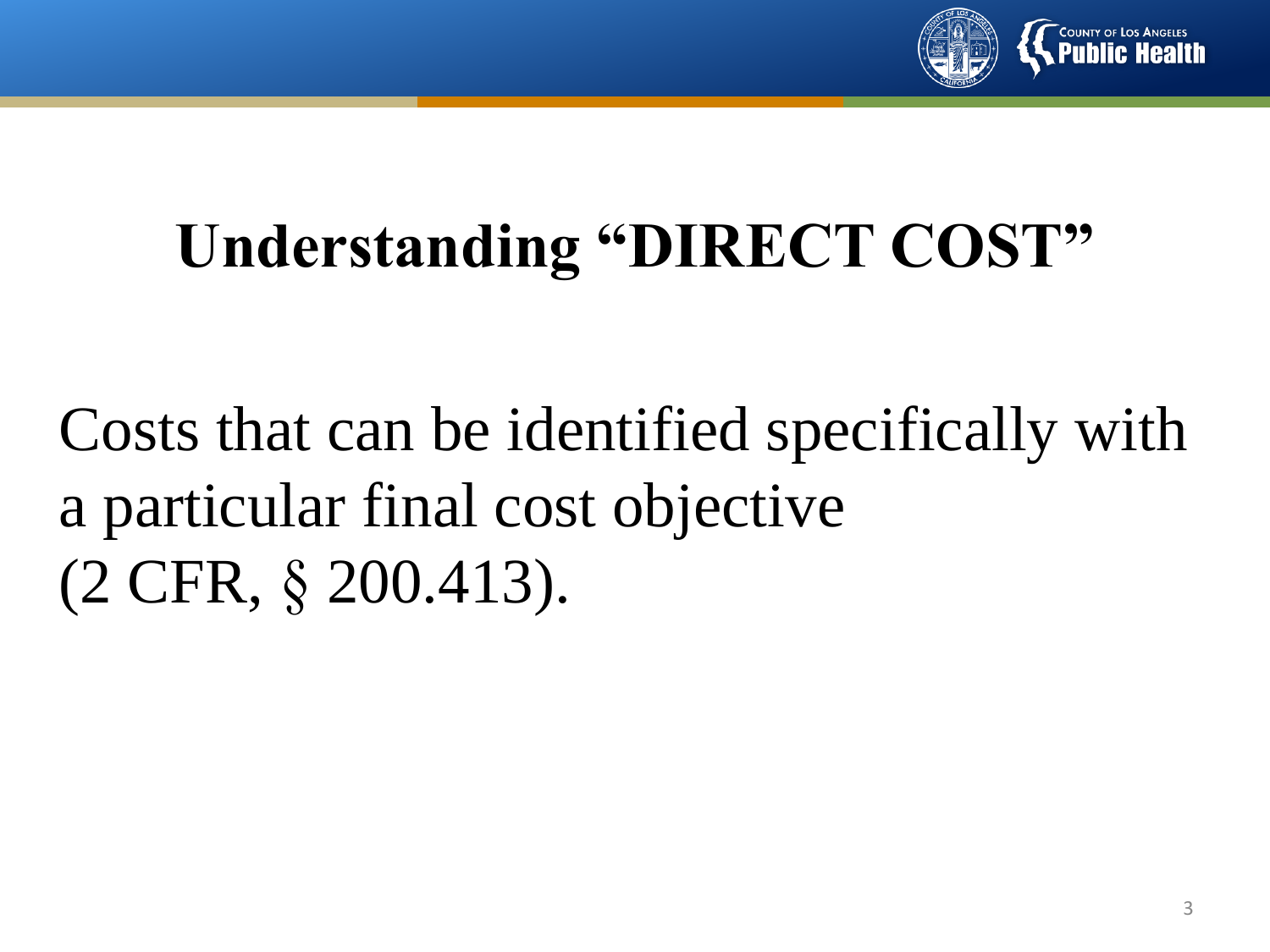

## **Understanding "INDIRECT COST"**

Costs that have been incurred for common or joint objectives and cannot be readily identified with a particular final cost objective (2 CFR Part 230).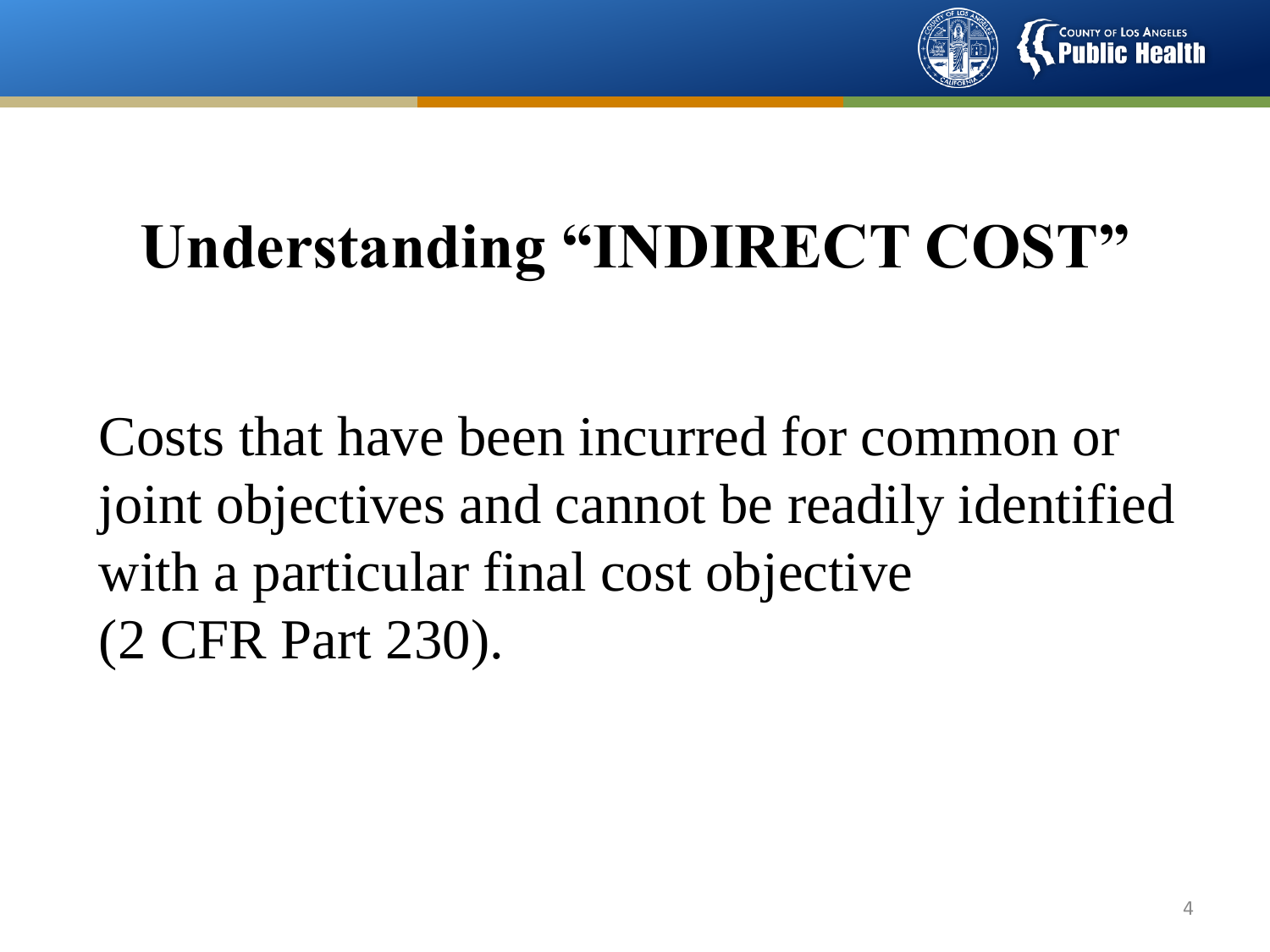

### **PART I Budgeted DIRECT Costs**

#### **PART II Budgeted INDIRECT Costs**

- 1. Salaries/Wages & Emp. Benefit
- 2. Facility Rent/Lease
- 3. Equipment and/or Asset Leases
- 4. Services & Supplies
- 5. Salaries/Wages & Emp. Benefit
- 6. Facility Rent/Lease
- 7. Equipment and/or Asset Leases
- 8. Services & Supplies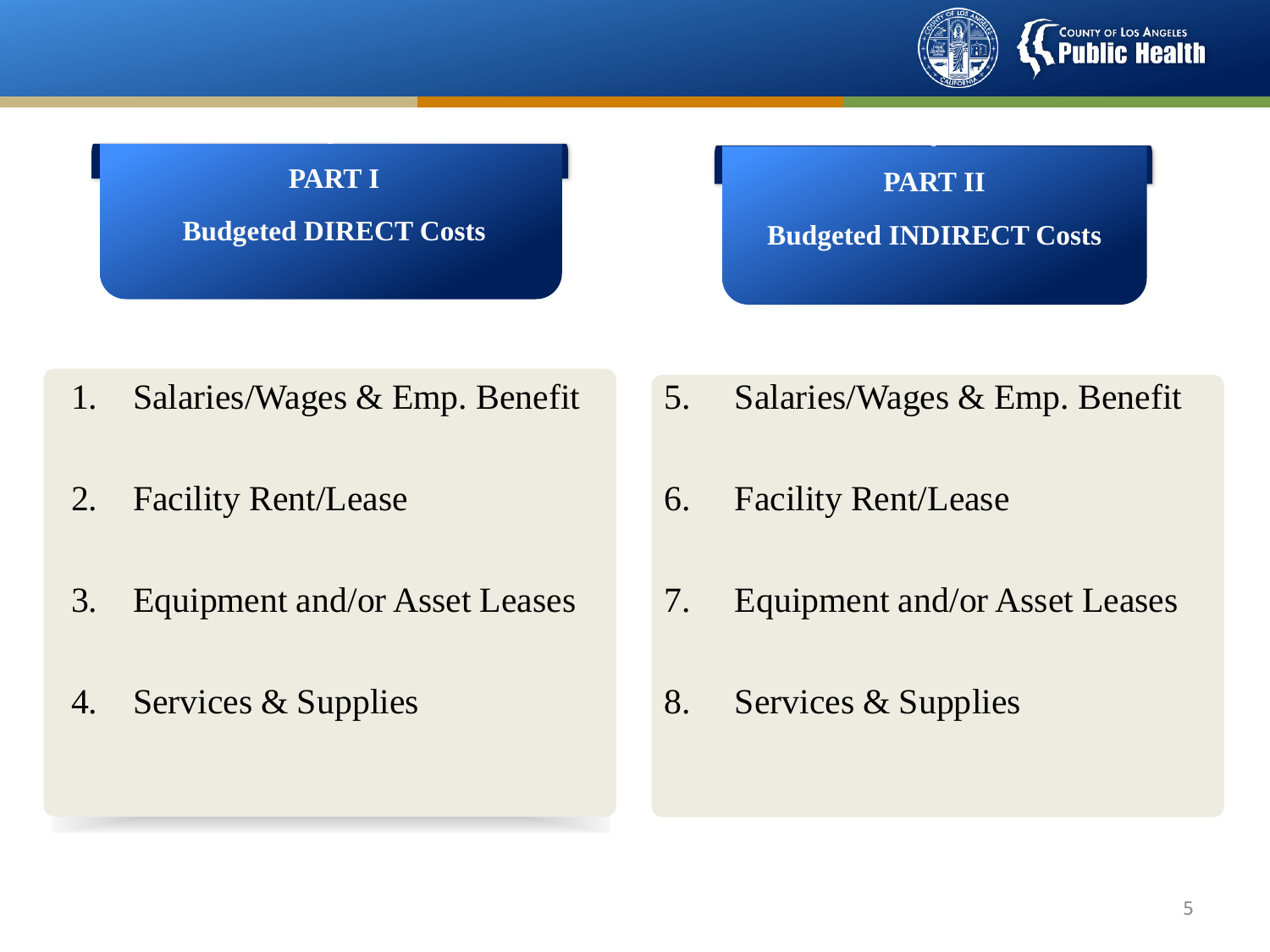

#### **PART III**

**Total Income/Revenue**

- 9. SAPC Contract Amount
- 10. Participant/Client Fees
- 11. Private Funding / Donation
- 12. Public Assistance
- 13. Other Revenue
- **1. Total of PART I and II should equal to PART III.**
- **2. SAPC Contract Amount may be different from Total Expenses or Revenue when Client Fees, Private Funding, and other revenue are involved.**